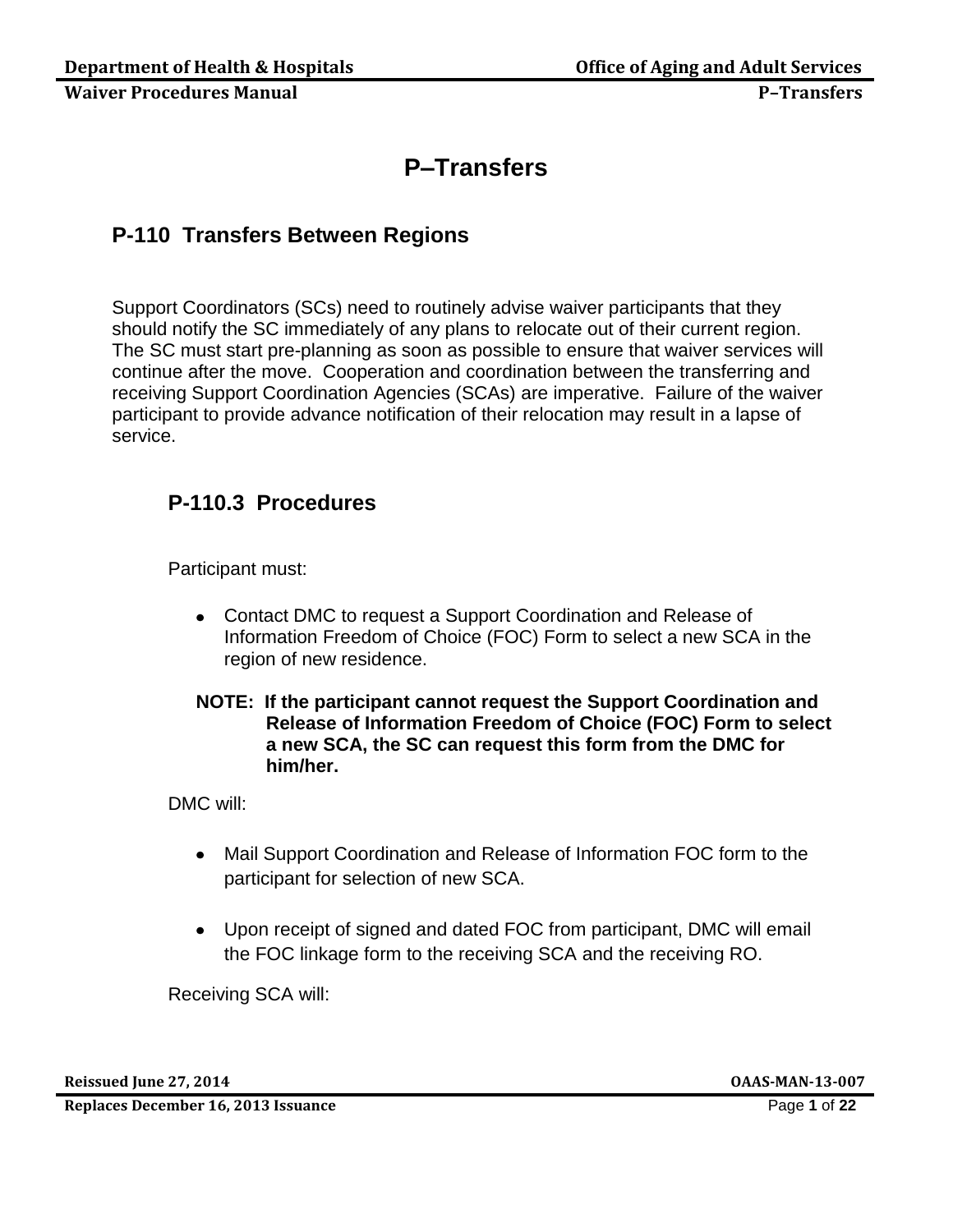• Send the Support Coordination and Release of Information FOC form to the transferring SCA to arrange for transfer of records and assistance with coordination of transfer.

Transferring SC will:

- Offer Freedom of Choice of provider(s) for each service (Print current/appropriate list(s) in the new region from the Provider Locator Tool).
- Complete a POC Revision to update demographics and to change providers (including SCA).
- Send copies of the following information (Demographic POC page Signed FOC & Flexible Schedule) to the chosen provider(s) for determination of whether or not the provider(s) can meet the participant's needs.
- **NOTE: If the provider cannot meet the individual's needs, the provider must submit to the SCA "good cause" reasons in writing. If the SC determines that the provider does NOT have justifiable "good cause", the SC will notify provider for resolution prior to reporting to Health Standards Section. If it is determined the provider has justifiable "good cause", the SC must re-offer FOC of providers.**
- Submit the completed POC Revision packet to SC supervisor.

Transferring SC supervisor will:

- Review entire POC Revision packet to be sure all documentation is included:
	- o POC Demographic Page
	- o Budget Worksheet
	- o POC Signature Page
- Review POC Revision Packet to ensure they contain necessary signatures and dates.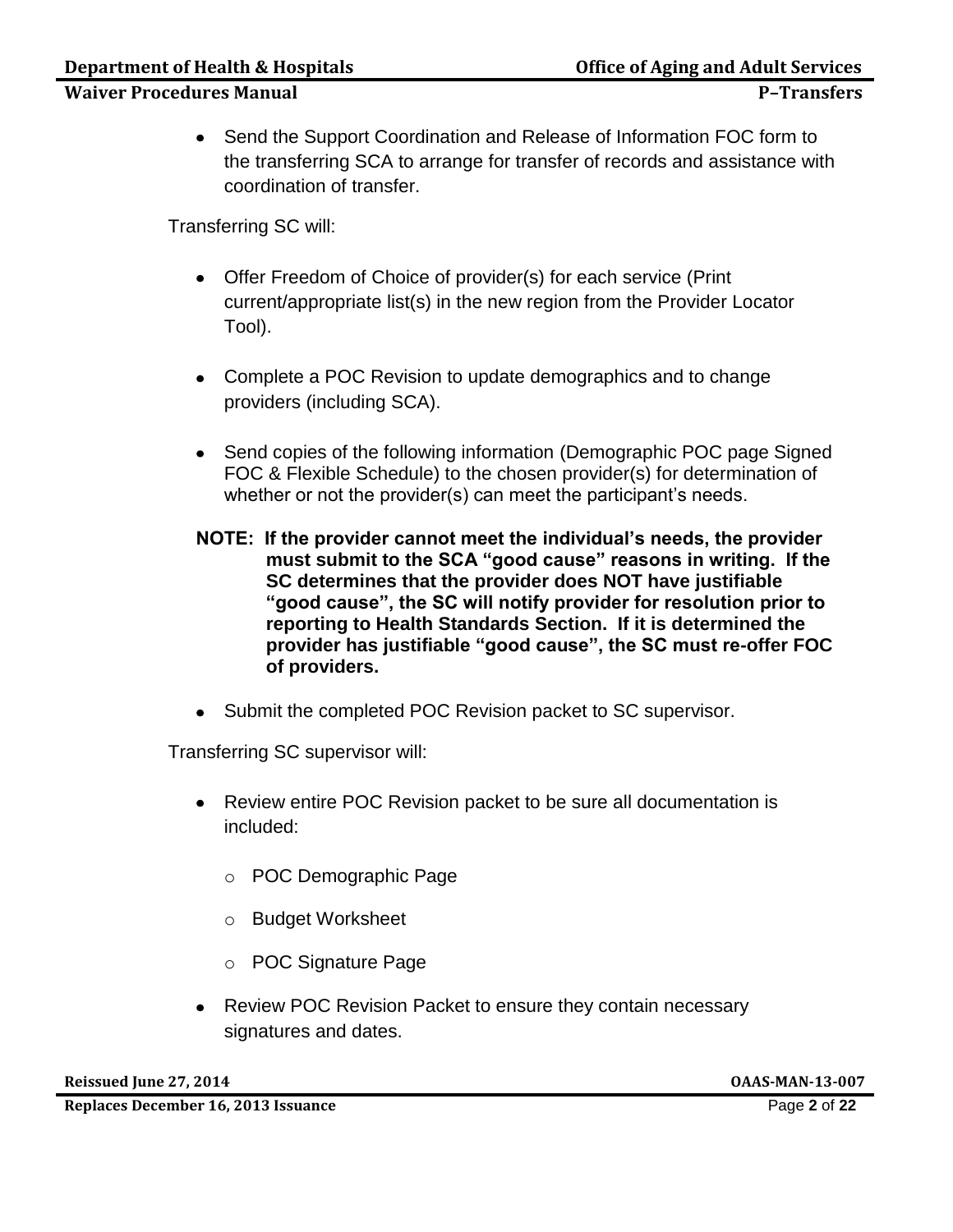- Review budget worksheet to ensure all provider names and numbers are entered correctly, as well as units and total cost.
- If the SC supervisor determines it is not approvable, the entire packet will be returned to the SC to make appropriate corrections.

Once the POC Revision Packet is approvable, the SC supervisor will:

- Complete Plan of Care Action Section on the POC with the following:
	- o "Date POC Approved": Enter the actual date that the SC supervisor approves the POC Revision.
	- o "POC Revision Begin Date": Enter Projected Move Date of Participant.
	- o "POC Revision End Date: Enter the end date appropriate for the POC Revision.
	- $\circ$  "Date POC Packet mailed to individual/DSP": Enter the date that the SC will mail the POC Revision to the participant.

Once all pages are completed the SCA will:

- Submit the following documents to the DMC:
	- o POC Demographic Page
	- o POC Signature Page
	- o Budget Worksheet
- Contact the transferring provider(s) to advise of last date of services.
- Send the receiving provider(s) a copy of the Plan of Care/POC Revision.

Transferring SCA will: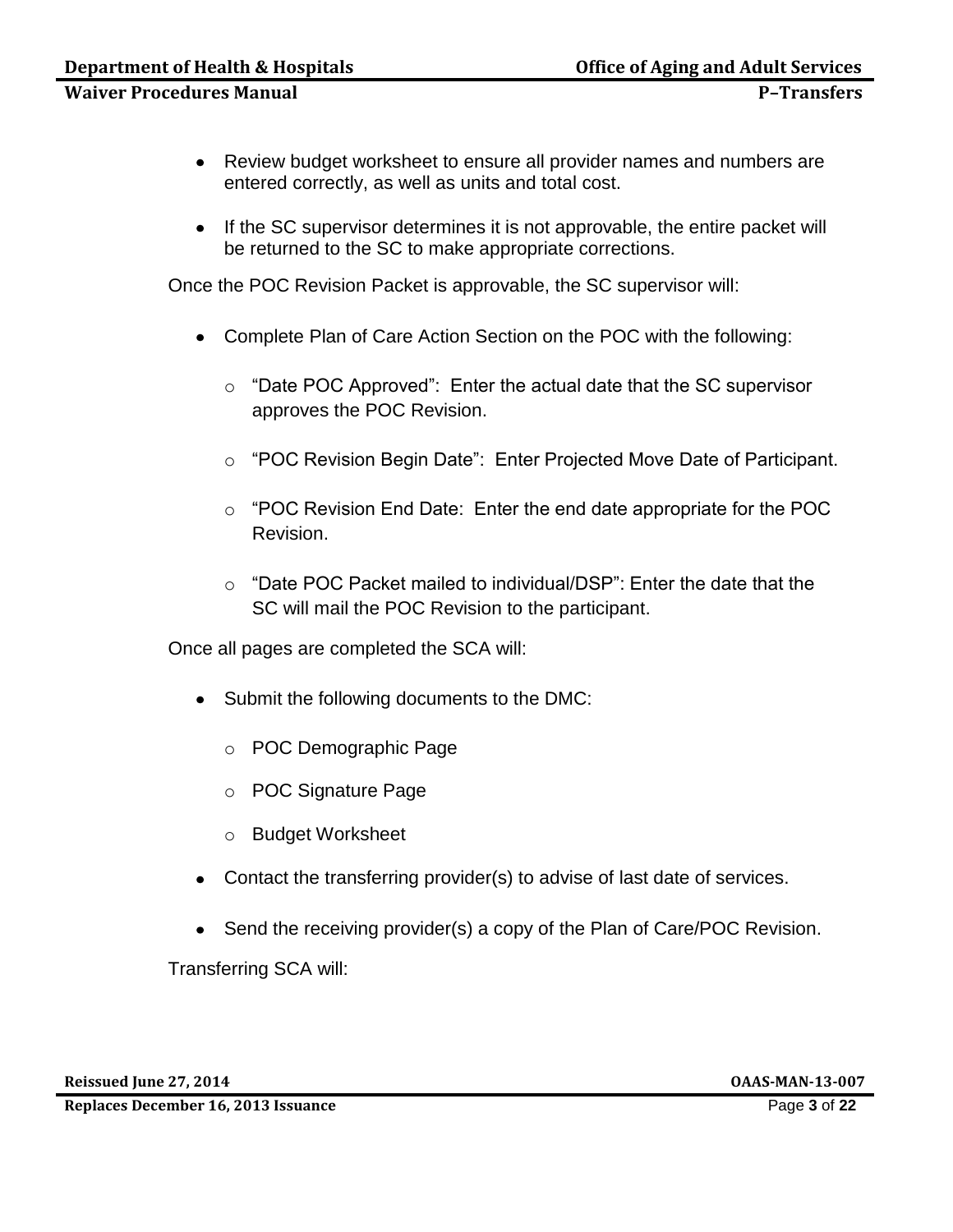# **Department of Health & Hospitals Community Community Community Community Property Community Community Property**

## **Waiver Procedures Manual P–Transfers**

- Send copies of the following information to the receiving SCA within seven (7) business days of projected move date:
	- o Most current approved POC and any subsequent POC Revisions
	- o Home Health or Hospice Plan of Care, if applicable
	- o Notice of Medical Certification (Form 142)
	- o Medicaid Decision Notice
	- o Last six (6) months Progress Notes and/or Support Coordination Documentation (SCD).
	- o Transfer e148-W (Section III.C. indicating new parish/region and projected move date and Section III. E. indicating Agency Transfer)
	- o Signed and dated Support Coordination Choice and Release of Information Form (Section 5, Transferring Agency) double check to make sure the section is correct on the e148W
- Complete CMIS Closure Summary
- Submit e148-W to Medicaid Office
- Submit CMIS Closure Summary to DMC and RO
- **NOTE: The transferring SCA will provide services up to the time of transfer of records and may bill for services after dated notification is received (transfer of records) by the receiving SCA. All assessments and/or POCs in process must be completed by the transferring SCA. Transferring RO will mail Participant Case Record to Receiving RO upon this notification.**

Receiving SCA will:

• Sign and date the Support Coordination Choice and Release of Information form (Section 5, Receiving Agency) on the date records are received.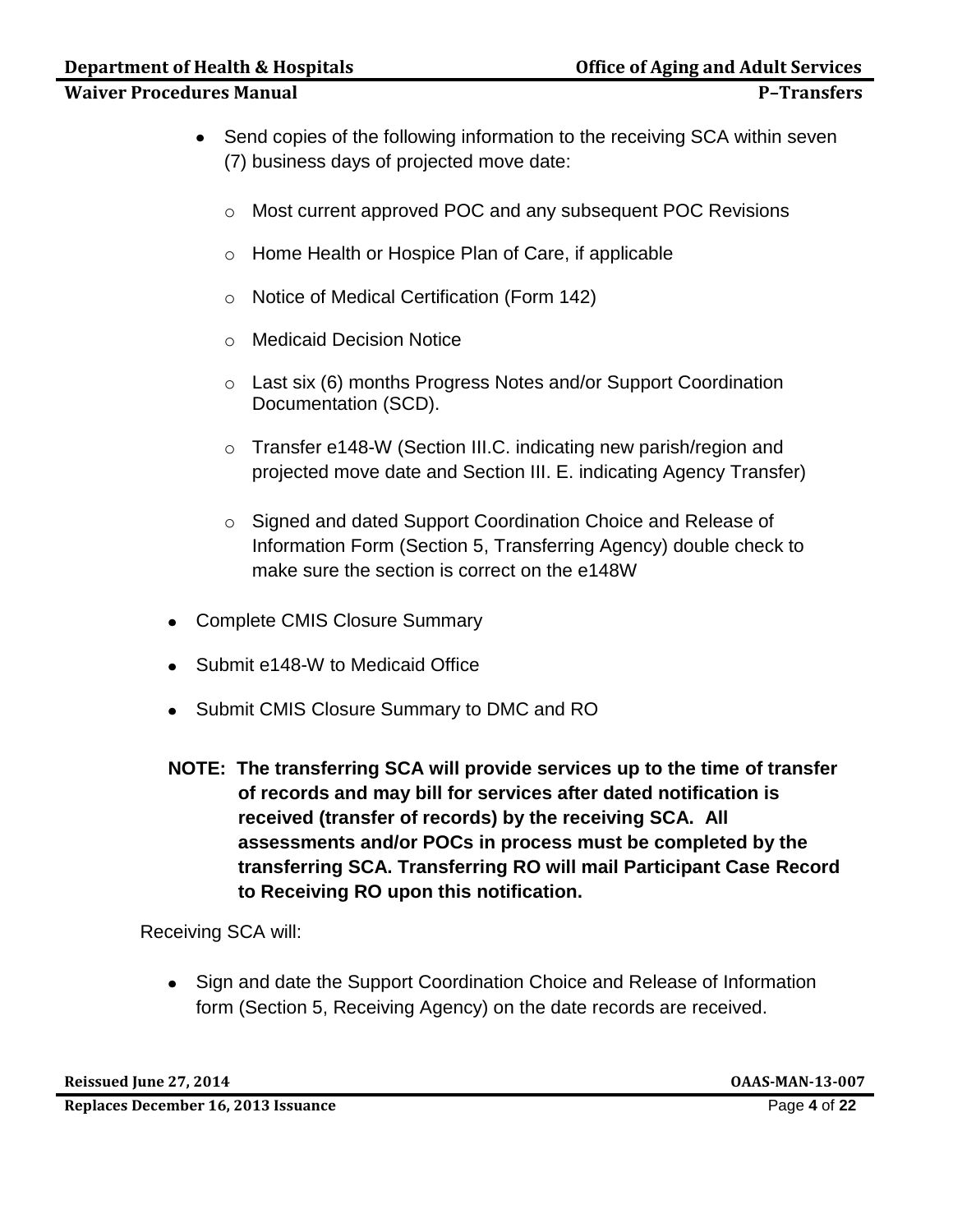#### **Department of Health & Hospitals Concrete Aging and Adult Services**

#### **Waiver Procedures Manual P**–**Transfers**

- Contact the participant and/or responsible representative within three (3) business days of receiving verification of actual move to schedule a face-toface initial meeting.
- Conduct a face-to-face meeting with the participant and/or members of his/her support network within seven (7) business days of the actual move.

During this meeting the SC will:

- Introduce him/herself to the individual
- Get to know the individual
- Gather any necessary information
- Obtain signatures on all SC agency specific documents
- Complete a Change in Status reassessment MDS-HC if there has been a significant change in participant's condition
- Review current Plan of Care and approved services with participant
- Complete Emergency Plan
- Request Back-Up Staffing Plan from receiving Direct Service Provider
- Submit the following documents to the DMC:
	- o Support Coordination Choice and Release of Information form with both SCA Signatures
- Submit the e148-W (Section III.C. indicating new parish/region and projected move date and Section III. E. indicating Agency Transfer) to Medicaid Office
- Submit the following documents to the receiving RO:
	- o Emergency Plan
	- o Updated pages of the POC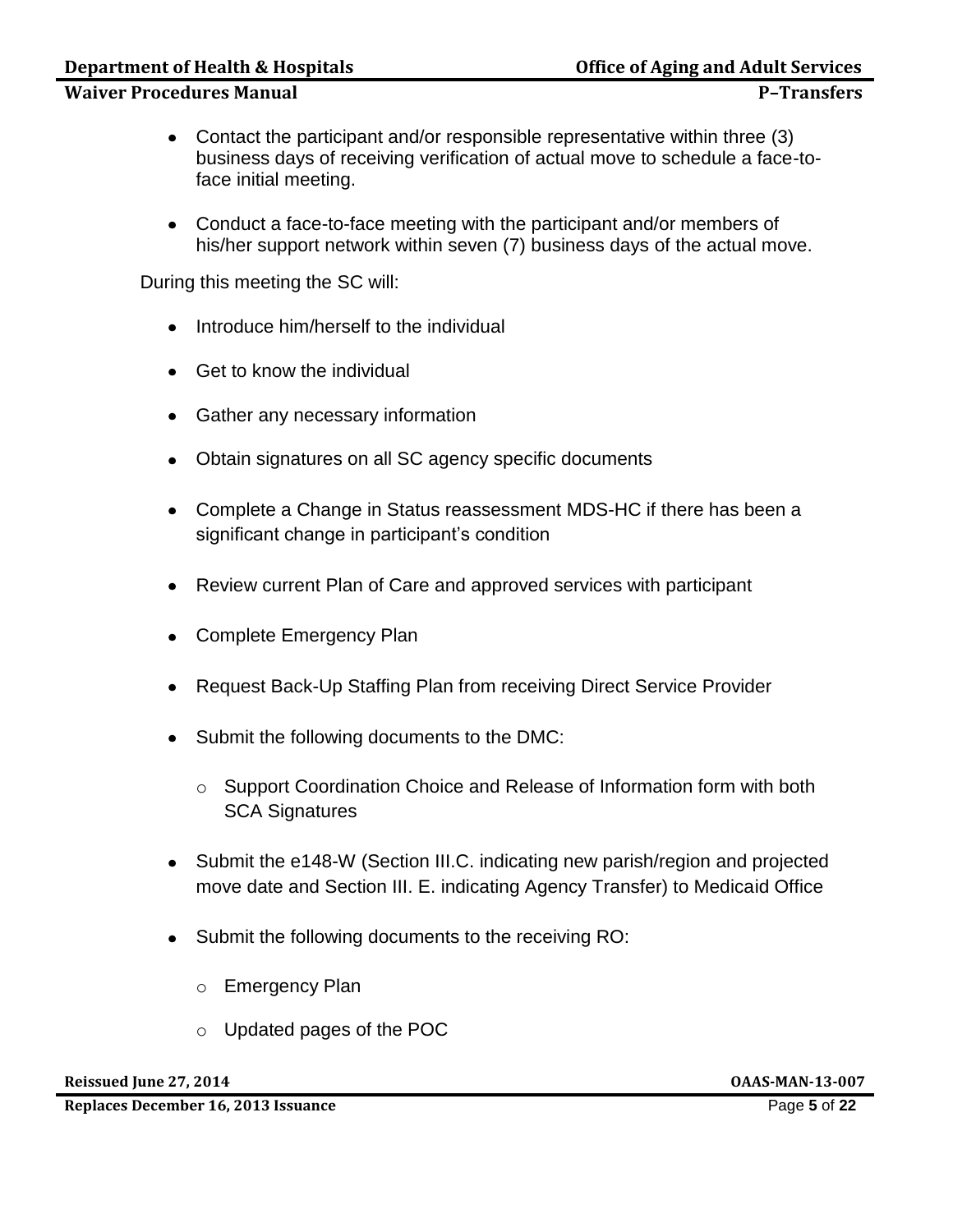- o Back-up Staffing Plan
- o Support Coordination Choice and Release of Information form with both SCA Signatures

The receiving SCA may bill for services the first FULL month after the transfer of records.

# **P-120 Transfers Between Support Coordination Agencies**

Participants must be linked to a SCA for a six (6) month period before they can transfer to another SCA, unless there is good cause for the transfer. Good cause is determined to exist under the following circumstances:

- The participant moves to another DHH region (Refer to Transfer from Region  $\bullet$ to Region section).
- The SCA is closing.  $\bullet$
- There are irreconcilable differences between the SCA and the participant.

# **P-120.3 Procedures**

Participant must:

- Contact RO to request a Support Coordination and Release of Information Freedom of Choice (FOC) Form to select a new SCA.
- **NOTE: If the participant cannot request the Support Coordination and Release of Information Freedom of Choice (FOC) Form to select a new SCA, the SC can request for him/her.**

**If RO determines that participant can select a new SCA, RO will contact DMC to request a Support Coordination and Release of Information Freedom of Choice (FOC) Form.**

**Reissued June 27, 2014 OAAS-MAN-13-007**

**Replaces December 16, 2013 Issuance** Page **6** of **22**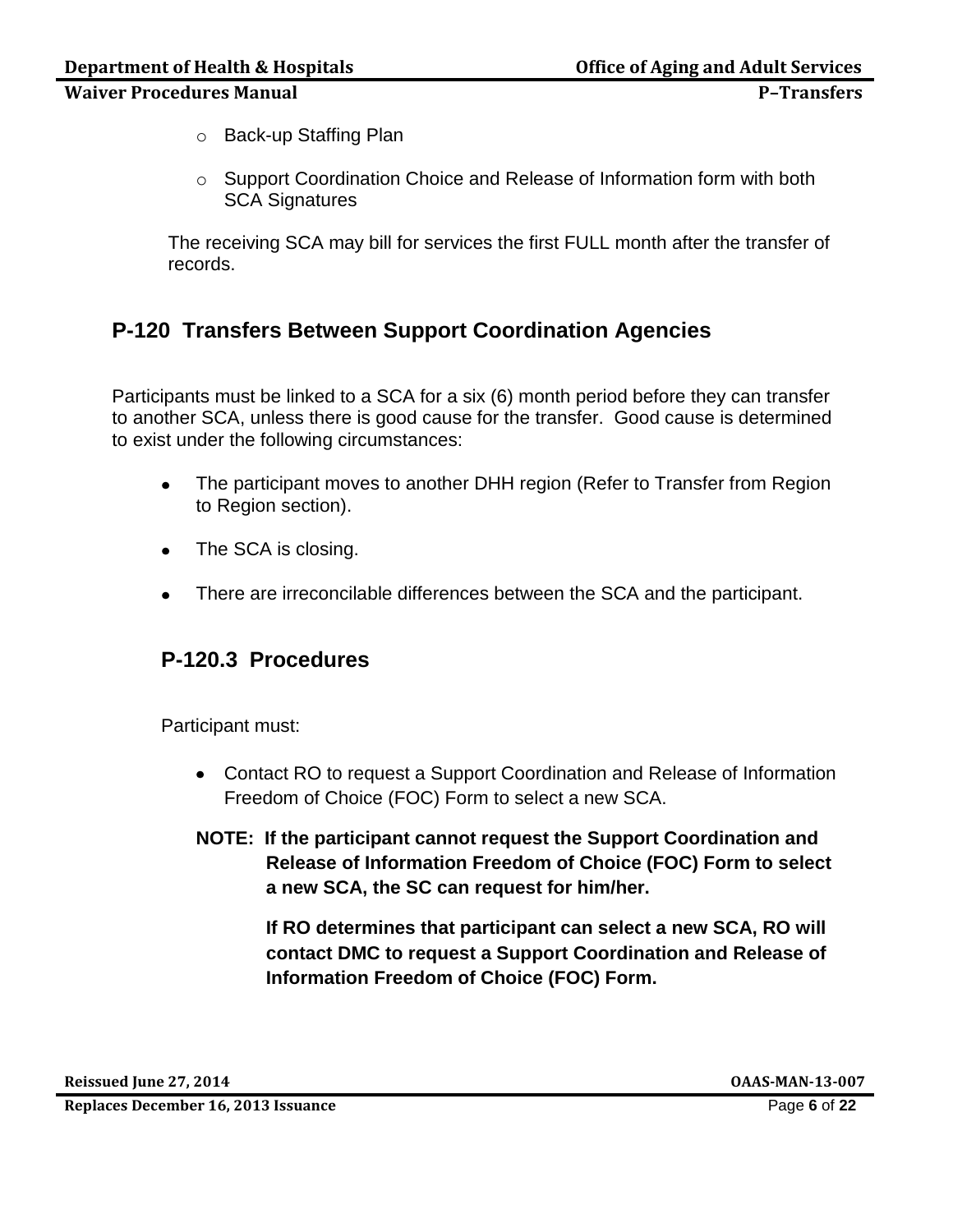- DMC will mail Support Coordination and Release of Information FOC form to the participant for selection of new SCA.
- Upon receipt of signed and dated FOC from participant, DMC will e-mail the FOC linkage form to the receiving SCA and the RO.

Receiving SCA will:

Fax/email the Support Coordination and Release of Information FOC form to the transferring SCA to arrange for transfer of records.

SC will:

• Submit e148-W (Section III.E. indicating transfer and linkage date) to Medicaid office and RO within three (3) working days from date of receipt of the Support Coordination and Release of Information FOC form.

Transferring SCA will:

- Send copies of the following information to the receiving SCA within three (3) business days of notification of the transfer:
	- o Most current approved Plan of Care (POC) and any subsequent POC revisions
	- o Home Health and/or Hospice Plan of Care, if applicable
	- o Notice of Medical Certification (Form 142)
	- o Medicaid Decision Notice
	- o Last six (6) months Progress Notes and/or Support Coordination Documentation (SCD)
	- o Copy of the transfer e148-W (Section III.E. indicating transfer and linkage date)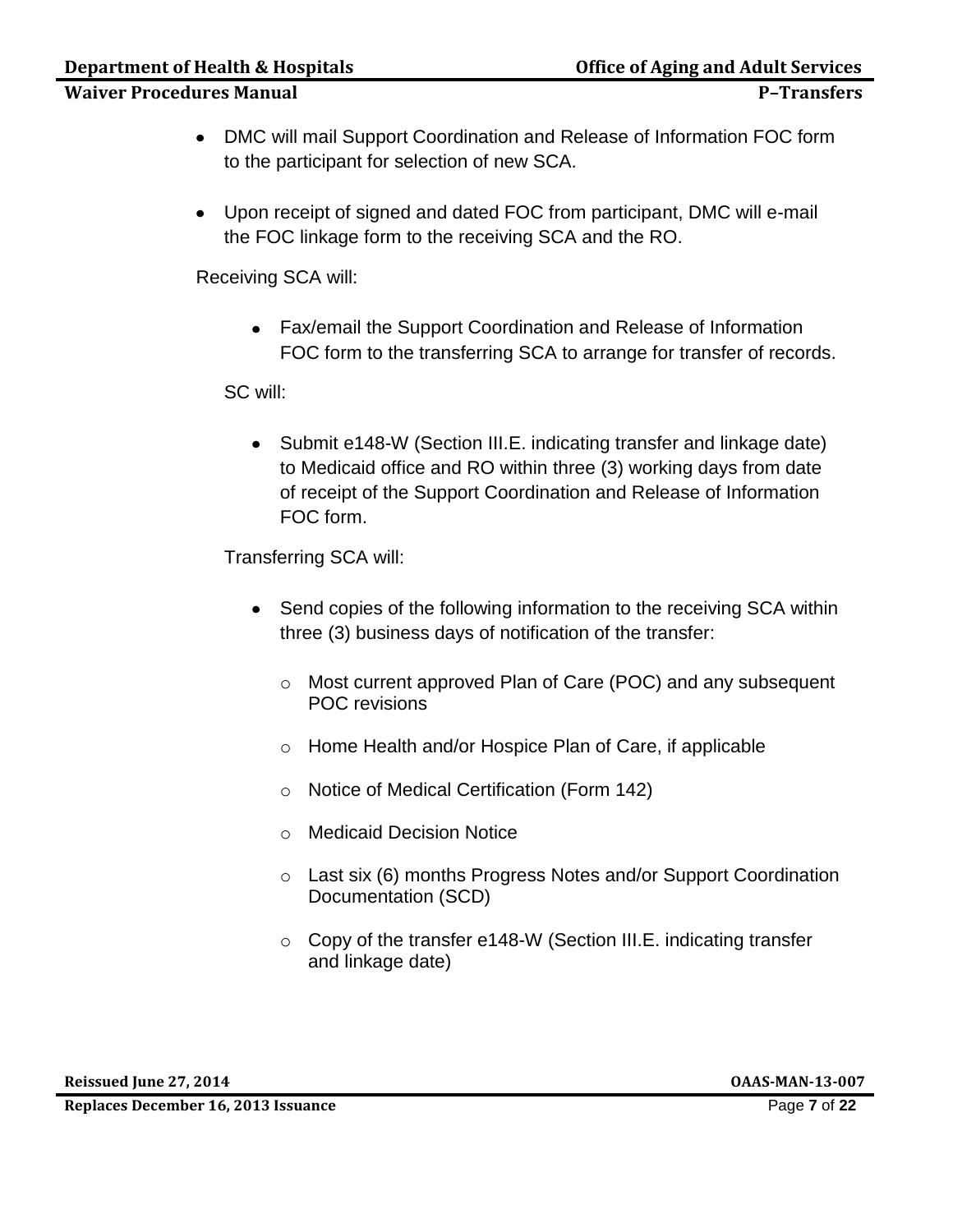o Signed and dated Support Coordination Choice and Release of Information Form (Section 5, Transferring Agency)

Transferring SCA will:

- Complete CMIS Closure Summary.
- Submit e148-W to Medicaid Office.
- Forward CMIS Closure Summary to DMC and RO.

Receiving SCA will:

- Sign and date the Support Coordination Choice and Release of Information form (Section 5, Receiving Agency) on the date records are received from the transferring SCA.
- Contact the participant and/or responsible representative within three (3) business days of receiving the transfer of records to schedule a face-to-face initial meeting.
- Conduct a face-to-face meeting with the participant and/or members of his/her support network within seven (7) business days of receiving the transfer of records.

During this meeting the SC will:

- Introduce him/herself to the participant.
- Get to know the participant.
- Gather any necessary information.
- Obtain signatures on all SCA specific documents.
- Complete a Change in Status MDS-HC reassessment (if applicable - only if there has been a significant change in participant's condition).
- Review current POC and approved services with participant.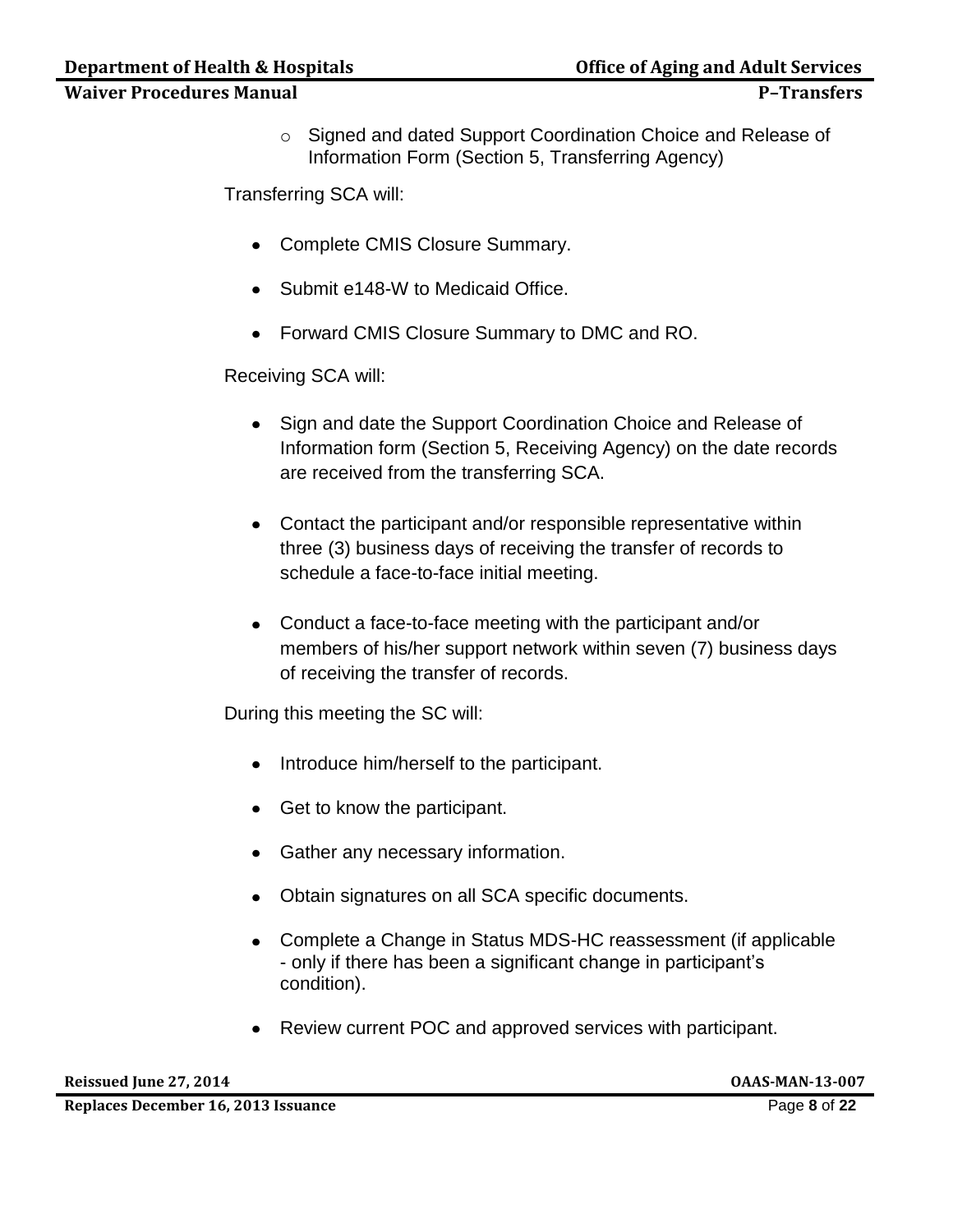Obtain participant signature on POC Revision signature page.

SC will:

- Update POC Demographic page and budget worksheet to reflect new SCA.
- Update any changes to the POC, if needed.
- Send POC Revision packet to SC supervisor.

SC supervisor will:

- Review entire POC Revision packet to be sure all documentation is included:
	- o POC Demographic Page
	- o Budget Worksheet
	- o POC Signature Page
- Review POC Revision Packet to ensure they contain necessary signatures and dates.
- Review budget worksheet to ensure SC provider name and number is entered correctly, as well as units and total cost.

Once the POC Revision Packet is approvable, the SC supervisor will:

- Complete Plan of Care Action Section on the POC with the following:
	- o "Date POC Approved": Enter the actual date that the SC supervisor approves the POC Revision.

**Reissued June 27, 2014 OAAS-MAN-13-007**

**Replaces December 16, 2013 Issuance** Page **9** of **22**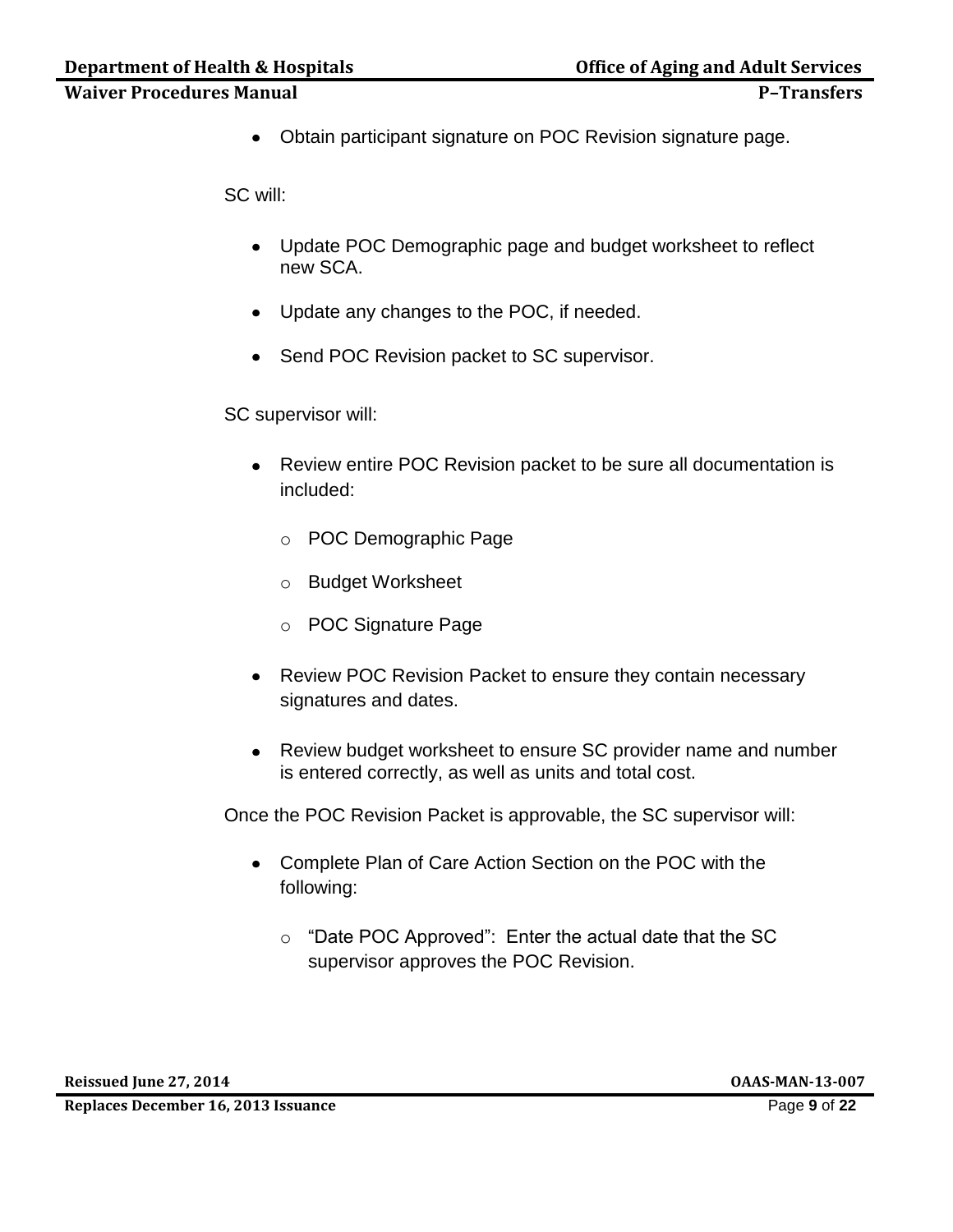- o "POC Revision Begin Date": Enter Linkage Date from Support Coordination Choice and Release of Information form.
- o "POC Revision End Date: Enter the end date appropriate for the POC Revision.
- o "Date POC Packet mailed to individual/DSP": Enter the date that the SC will mail the POC Revision to the individual/DSP.
- o Sign and date Budget Worksheet

Once all pages are completed the SCA will:

- Submit the following documents to the DMC:
	- o POC Demographic Page
	- o POC Signature Page
	- o Budget Worksheet
	- o Support Coordination Choice and Release of Information form with both Support Coordination Agency Signatures
- Submit the following documents to RO:
	- o POC Demographic Page
	- o Updated pages of the POC
	- o POC Signature Page
	- o Budget Worksheet
	- o Support Coordination Choice and Release of Information form with both Support Coordination Agency Signatures
- Fax the provider(s) copies of the POC Revision  $\bullet$
- Mail the participant a copy of the POC Revision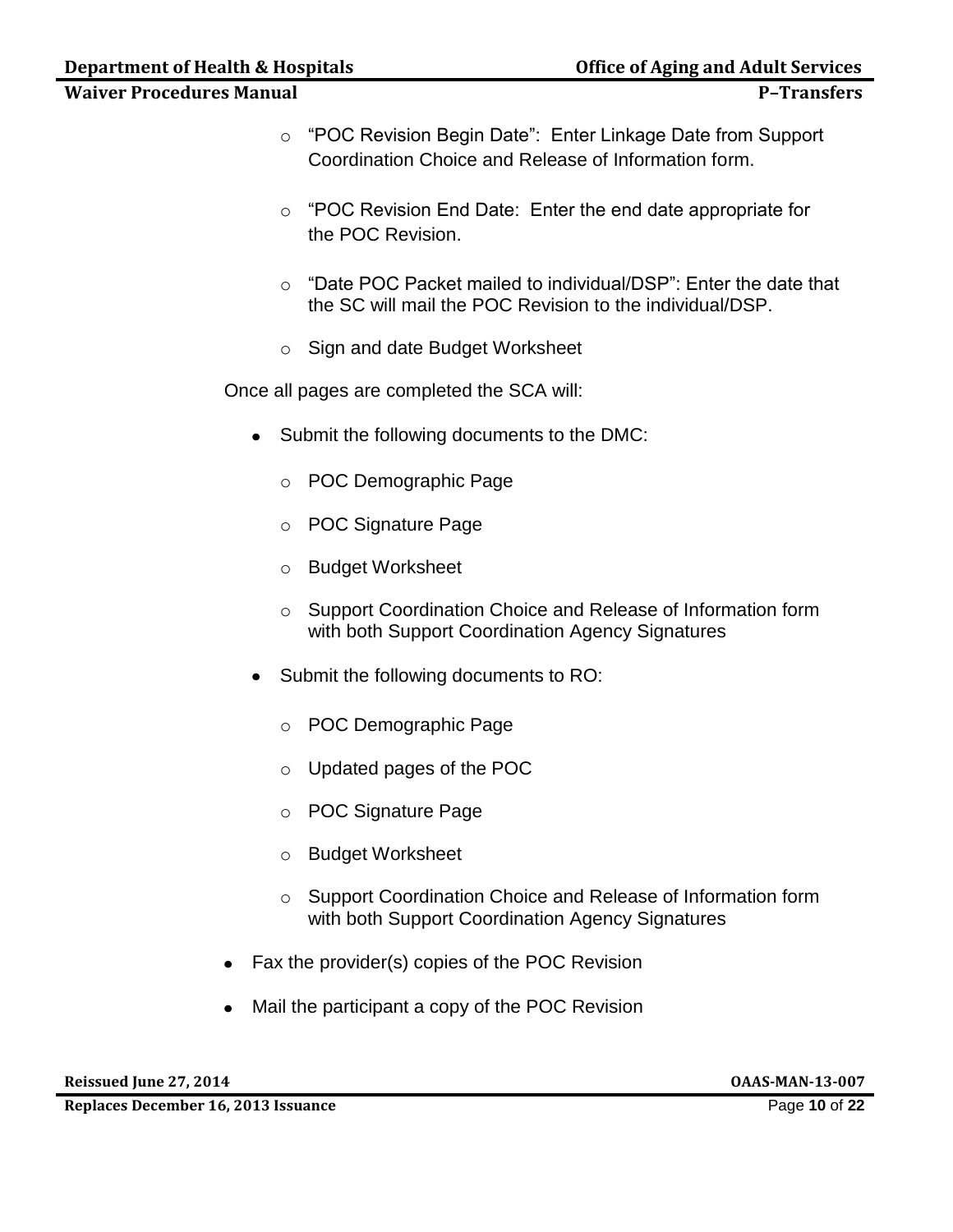#### **NOTE: The transferring SCA will provide services up to the time of transfer of records and may bill for services after dated notification is received (transfer of records) by the receiving SCA. All assessments and/or POCs in process must be completed by the transferring SCA.**

In the month the transfer occurs, the receiving SCA will begin services within three (3) working days after the transfer of records and may bill for services the first FULL month after the transfer of records.

# **P-130 Long Term-Personal Care Services (LT-PCS) to Waiver**

When an individual is currently receiving Long Term-Personal Care Services (LT-PCS) and accepts and is linked for the CCW program, the following procedures will be followed.

# **P-130.3 Procedures**

The DMC will indicate on the Support Coordination (SC) FOC linkage form that the individual has LT-PCS, the name of the provider and the number of LT-PCS units per week.

SC will:

- Complete the assessment and Plan of Care (POC) according to specific requirements (Refer to Assessment/Re-assessment and Plan of Care (POC) Development sections).
- Submit the POC packet to the SC supervisor.

SC supervisor will:

• Review the POC packet (Refer to SC Supervisor Review Process section).

If SC supervisor approves the POC packet, he /she will:

o Complete the 142 form. The "Waiver Services Effective Date" will be the same date that the SC supervisor approves the POC

**Reissued June 27, 2014 OAAS-MAN-13-007**

**Replaces December 16, 2013 Issuance** Page **11** of **22**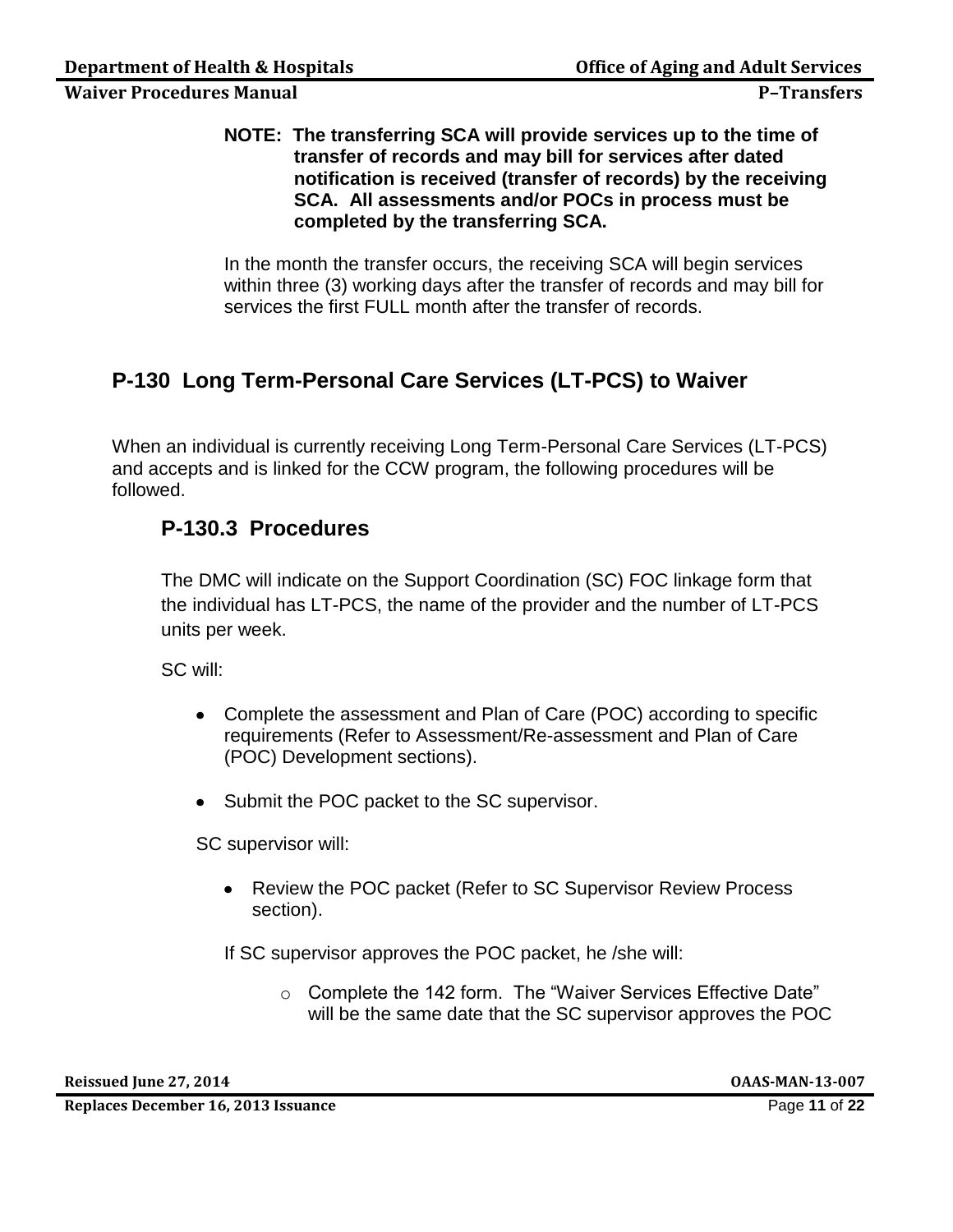– "Date POC Approved". The 'Vendor Payment May Begin Date' will be left blank.

- o Email the 142 to Medicaid Office.
- o Upon receipt of the Medicaid Decision Notice (Approval), enter the 'Vendor Payment May Begin Date' as the **fourteenth (14th) calendar day after receipt of the Decision Notice.**

On the day that the SC supervisor receives the Decision Notice from Medicaid and completes the "Vendor Payment May Begin" date on the 142, the SCA will:

- o Email the following documents to the DMC:
	- **Decision Notice**
	- $-142$
	- **POC Demographic Page**
	- **POC Signature Page**
	- **Budget Worksheet**
	- **Flexible Schedule**
- o Fax the new provider the following documents:
	- **Entire POC (NOT including Budget Worksheet)**
	- $-142$
	- **Emergency Plan**
	- **Back-Up Staffing Plan**
- o Call the old **AND** new providers to inform them of the prospective changes and coordinate service delivery.

Provider will:

**Reissued June 27, 2014 OAAS-MAN-13-007**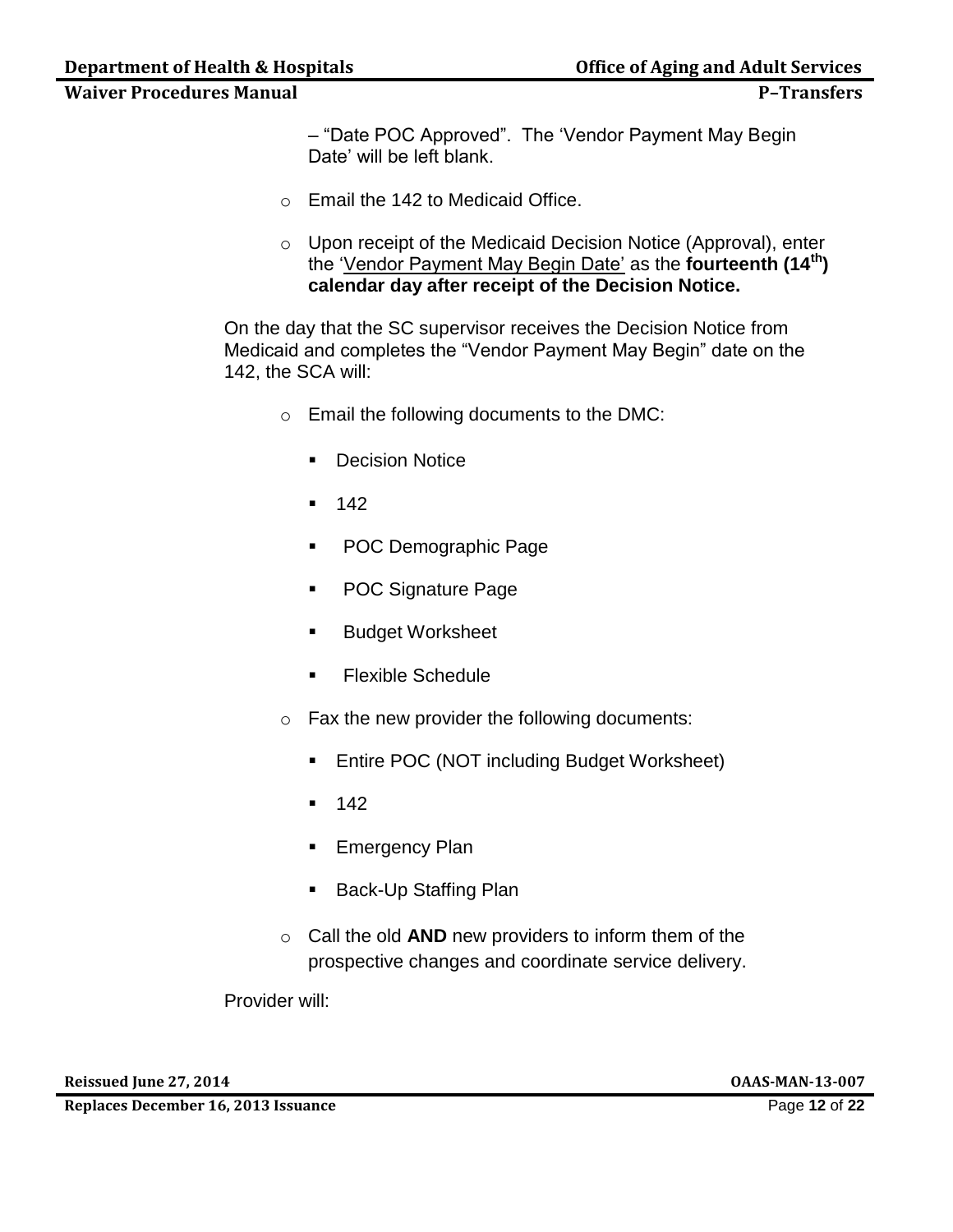• Stop or start delivery of services based on the new PA received from the DMC.

# **P-140 Waiver to Long Term-Personal Care Services (LT-PCS)**

The support coordinator (SC) will follow the procedure identified below when a waiver participant requests to terminate waiver services and return to LT-PCS only services.

#### **NOTE: If the participant is voluntarily declining waiver services, the SC will obtain a signed declination form.**

# **P-140.3 Procedures**

SC will:

- Obtain signed declination form (Declining Current Community Choices Waiver or ADHC Waiver Services) from participant.
- Submit e148-W discharge form and complete CMIS Closure Form that indicates the participant wants to discontinue waiver services and return to LT-PCS only.
- Submit CMIS Closure Form, and appropriate signed declination form to RO for processing.
- **NOTE: If the individual is not Medicaid eligible outside of the waiver, the SC will notify the participant that they will no longer be eligible for Medicaid benefits by declining waiver services.**

RO will:

- Approve the e148-W discharge.
- Email Medicaid Office to verify that the individual is Medicaid eligible outside of receiving waiver services.

**Reissued June 27, 2014 OAAS-MAN-13-007**

**Replaces December 16, 2013 Issuance** Page **13** of **22**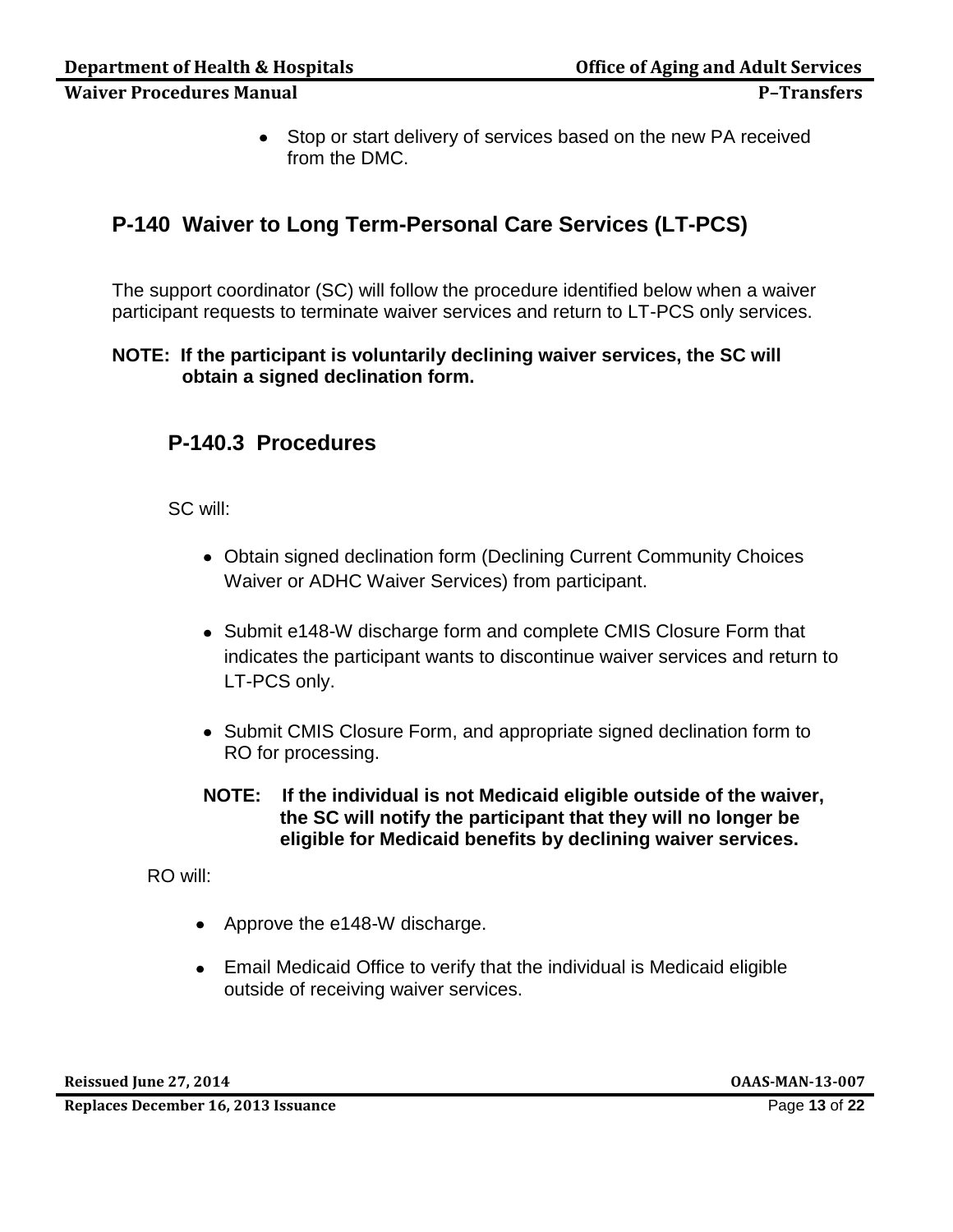- o If the individual continues to be Medicaid eligible, RO will fax or email the current POC to the Single Point of Entry (SPOE).
- Email the proposed date of discharge from the waiver (which is 14 calendar days from the date the POC was mailed to SPOE).

SPOE will:

- Develop an LT-PCS only POC of Care based on the MDS-HC and Waiver POC received from RO. No home visit is necessary.
- Send a copy of the newly developed LT-PCS POC and Agreement to Provide Services (APS) to both the participant and the Direct Service Provider (DSP). The SPOE will provide the DSP with a deadline to sign and return the APS denoting agreement to provide services in accordance with the newly developed LT-PCS POC.

RO will:

• Notify DMC and the Medicaid office to close the existing waiver case via discharge e148-W and support coordinator's closure report. The "Reason for Discharge:" field in Section IV. A. of the form e148-W is to be completed to indicate that the participant is voluntarily discharging from waiver services to LT-PCS only.

SPOE will:

• Notify DMC to issue a new PA for LT-PCS only with the previously determined effective date and the certification end date. As applicable, the SPOE will extend the certification period if additional time (up to 2 months) is needed for the reassessment process.

**Reissued June 27, 2014 OAAS-MAN-13-007**

**Replaces December 16, 2013 Issuance** Page **14** of **22**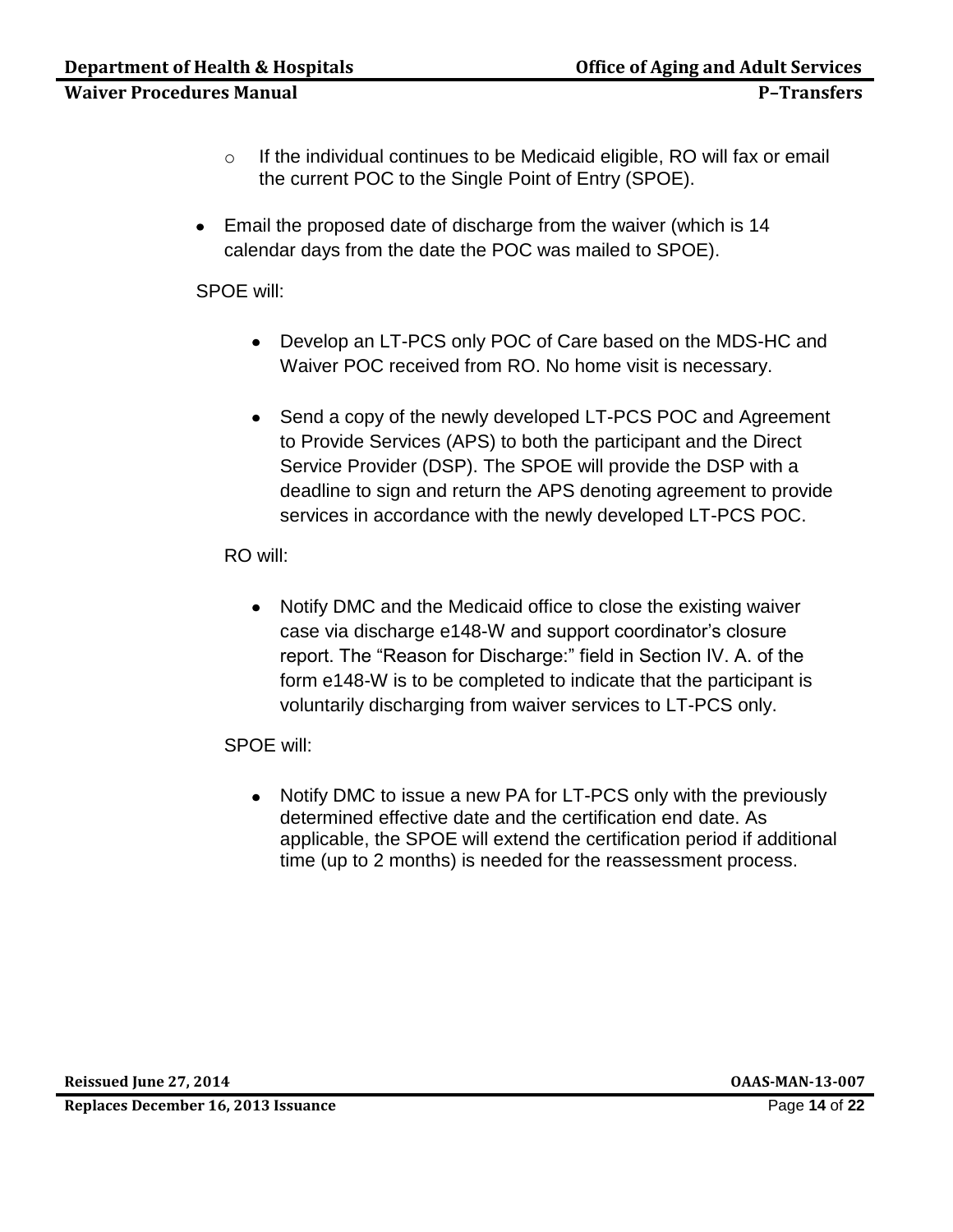# **P-150 Adult Day Health Care (ADHC) Waiver to Community Choices Waiver (CCW) Transition**

When a current ADHC Waiver participant accepts a Community Choices Waiver (CCW) slot via the CCW Request for Services Registry OR the individual is granted a CCW slot due to health and welfare decline, the procedures identified below must be followed.

## **150.3 Procedures**

Once the SC is notified of the transition from the ADHC Waiver to the CCW via linkage document from the DMC, the SC will:

- Submit the Admission e148-W to the Medicaid Office and RO (Refer to  $\bullet$ Community Linkages and Notification of Admission, Status Change, or Decertification/Discharge for HCBS Waiver (e148-W) Procedures Sections).
- Contact the participant to schedule initial visit (Refer to Initial Visits section).
- Schedule a face-to-face plan of care (POC) meeting (Refer to Initial  $\bullet$ POC Development for Individuals Residing in the Community sections)

SC supervisor will:

- Review entire POC packet to be sure all documentation is  $\bullet$ included:
	- o Responsible Representative form (If applicable)
	- o FOCs for all services
	- o All POC pages
	- o CAPs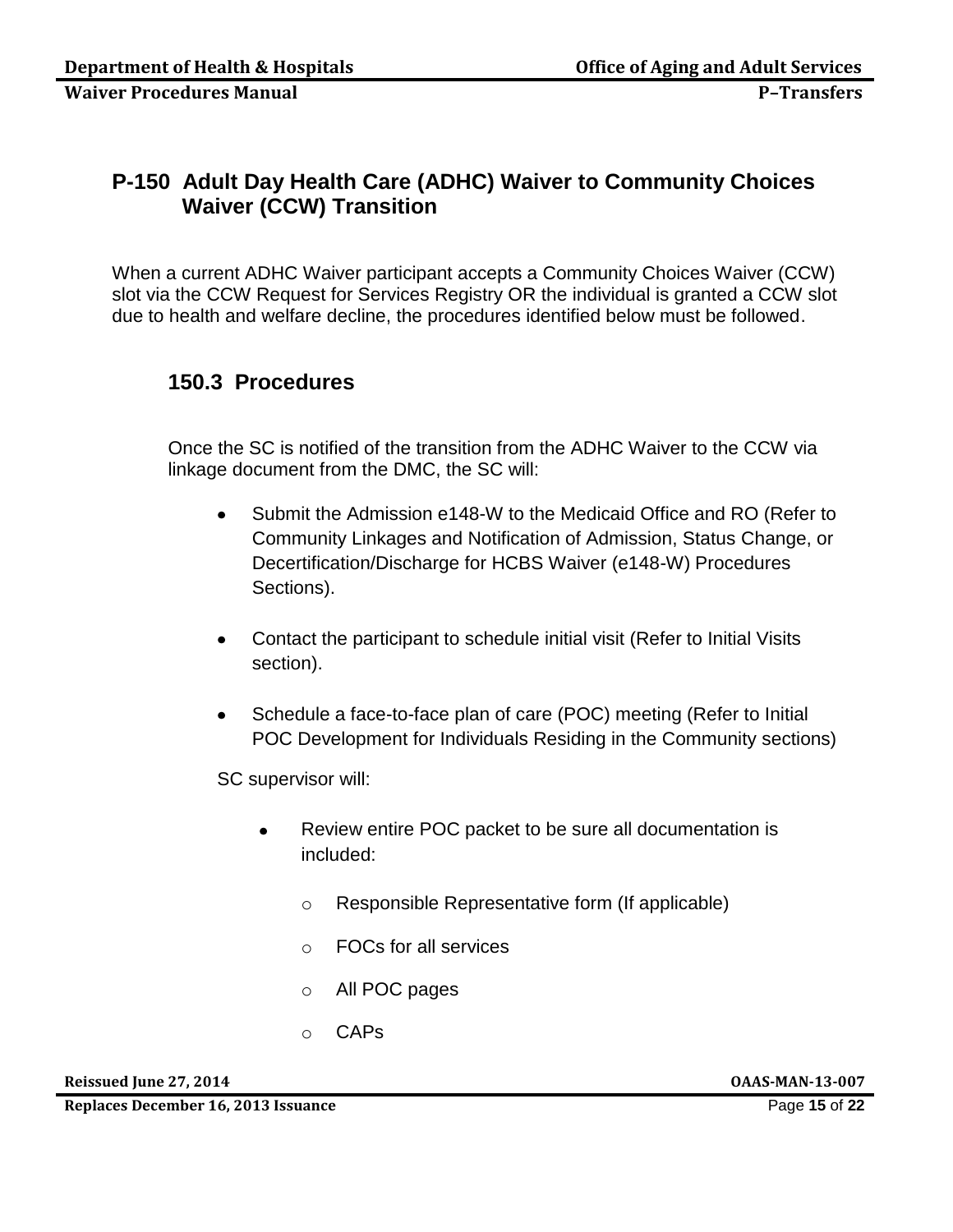- o Budget Worksheet
- o Flexible Schedule
- o Emergency Plan
- o Back-up staffing plan (for PAS)
- Review all POC Packet pages to ensure they contain the  $\bullet$ necessary signatures and dates from participant, responsible representative, and/or provider(s) (Refer to LOC/POC Review Checklist).
- $\bullet$ Review MDS-HC assessment for accuracy and ensures individual meets NF Level of Care (Refer to LOC/POC Review Checklist).
- **NOTE: If participant meets NF level of care on Degree of Difficulty Questions (DDQs) or triggers Physician Involvement Pathway, Treatments and Conditions Pathway, Skilled Rehabilitation Therapies Pathway or Service Dependency Pathway, the SC supervisor must look for appropriate documentation in MDS-HC notebook.**

#### For CCW Only:

- o Review the budget worksheet and flexible schedule to be sure budgeted amount is within the allotment given for the individual's RUG score for the CCW program.
- **NOTE: If the SC supervisor thinks that the individual is at risk of entering a NF and MAY need more supports, refer to SHARe Exceptions section.**

For ADHC Waiver w/LT-PCS:

- o Review the budget worksheet to be sure LT-PCS hours are within his/her ADL Index Score.
- Review budget worksheet to ensure all provider names and numbers are entered correctly, as well as # of units and total cost.

**Reissued June 27, 2014 OAAS-MAN-13-007**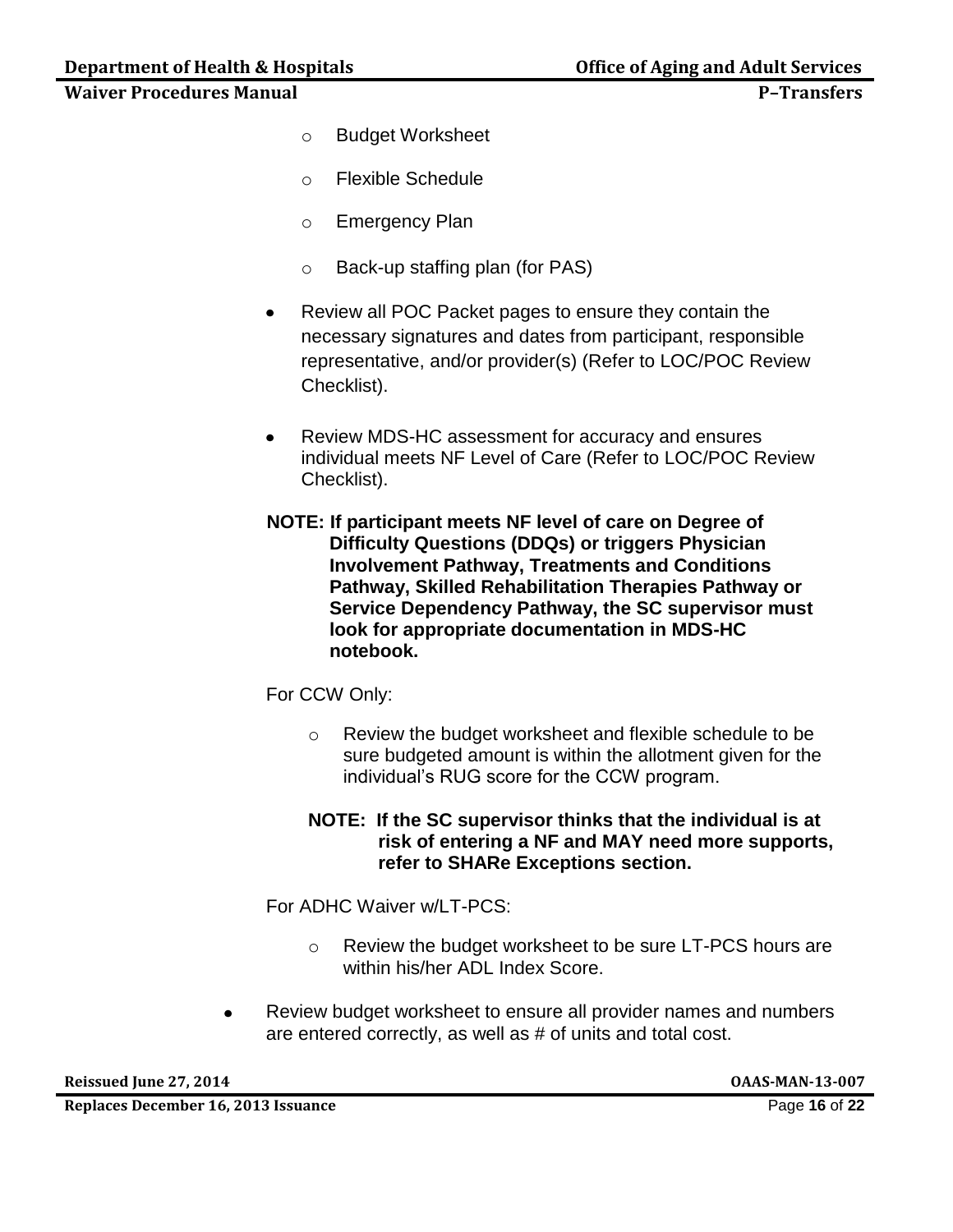- $\bullet$ Review flexible schedule to ensure it reflects the appropriate number of hours for the participant, and the weekly total/units are correct.
- **NOTE: If any inconsistencies or concerns are found, SC supervisor will address with the SC, and send POC packet back to SC for corrections. Once all corrections have been made, the SC supervisor will proceed with approving the POC packet.**

Upon receipt of an approvable POC the SC supervisor will:

- Complete the Plan of Care Action Section with the following:
	- o "Date POC Approved": Enter the actual date the SCS approves the POC.
	- o "MDS-HC Assessment Date": Enter the actual date of the MDS-HC assessment.
- Complete the 142: (Refer to 142 Procedures).
- Complete Section III A indicate the appropriate waiver name – the effective date is the 14th calendar day from the date the SCS approves the POC (exclusive of approval date).
- Send 142 to Medicaid Office.

Once the Decision Notice (Approval) is received from Medicaid, SC supervisor will:

- Document the date of receipt on the decision letter.
- Complete Section III D of 142– Vendor Payment May Begin – enter the date noted in the decision letter (this will be the same date as noted in Section IIIA) DO NOT enter a date for Date Completed.
- Complete Plan of Care Action Section with the following: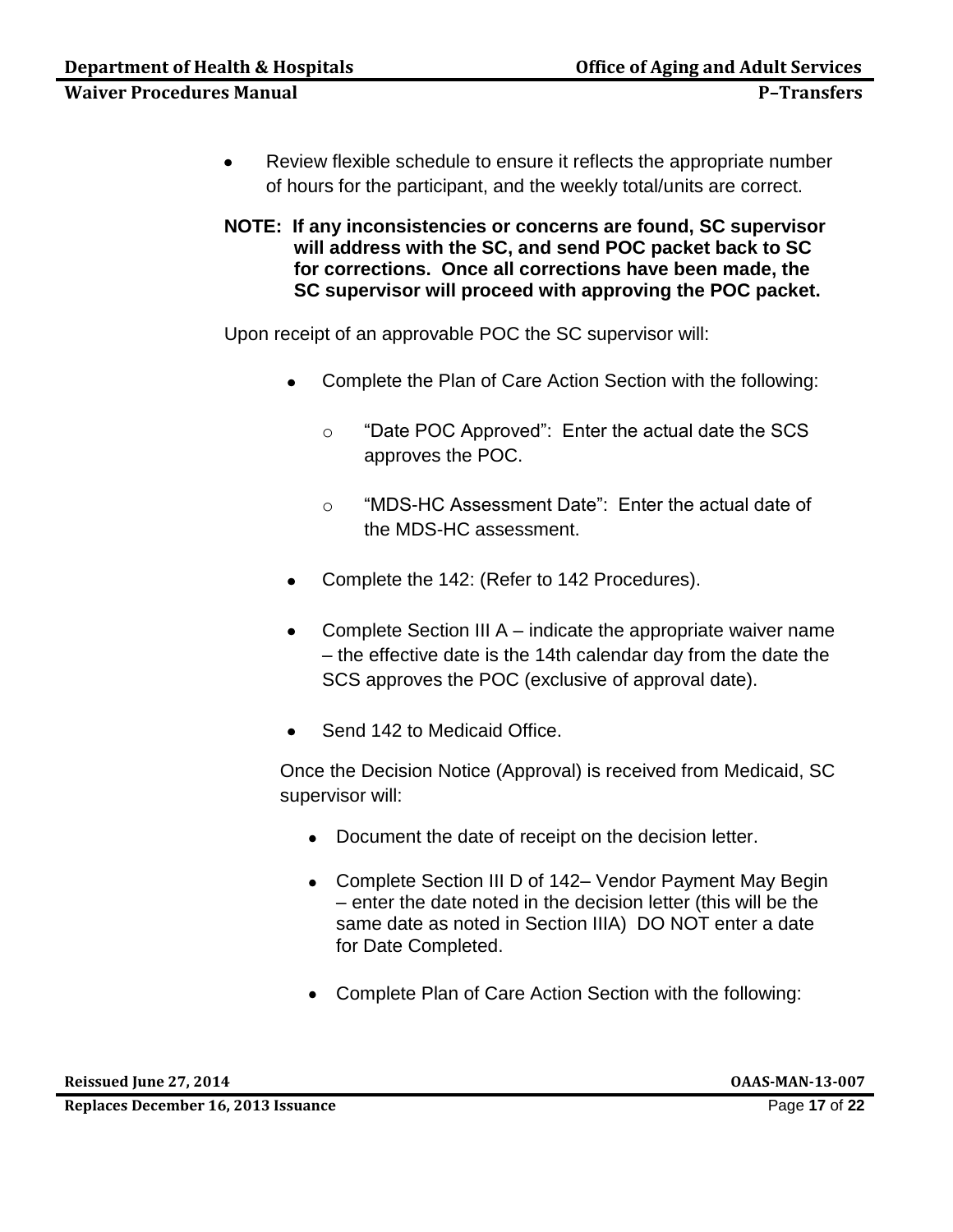- o "POC Begin Date": Enter the same date as the "Effective Date" on 142.
- o "POC End Date": Enter the actual day before the POC Begin date for the following year. (Example: POC Begin Date: 8/25/13 & POC End Date: 8/24/14).
- o "Date POC Packet Mailed to Individual/DSP": Enter the date the SC will mail the POC to the participant.
- o Sign & Date.
- Sign and date the budget worksheet & flexible schedule.  $\bullet$
- Complete appropriate boxes on "Notice of Approval" Section on POC.
- Submit the e148W Status Change Section III D enter the date as the date noted on the decision letter (this should be the same date as noted on the 142 Section IIIA) (if SC supervisor approved).

Once all pages are completed, the SC supervisor will:

- Send the following documents to the DMC and if the participant is receiving LTPCS, send the documents to the Single Point of Entry Contractor (SPOE) also:
	- o Decision Notice
	- $\circ$  142
	- o POC Demographic Page
	- o POC Signature Page
	- o Budget Worksheet
	- o Flexible Schedule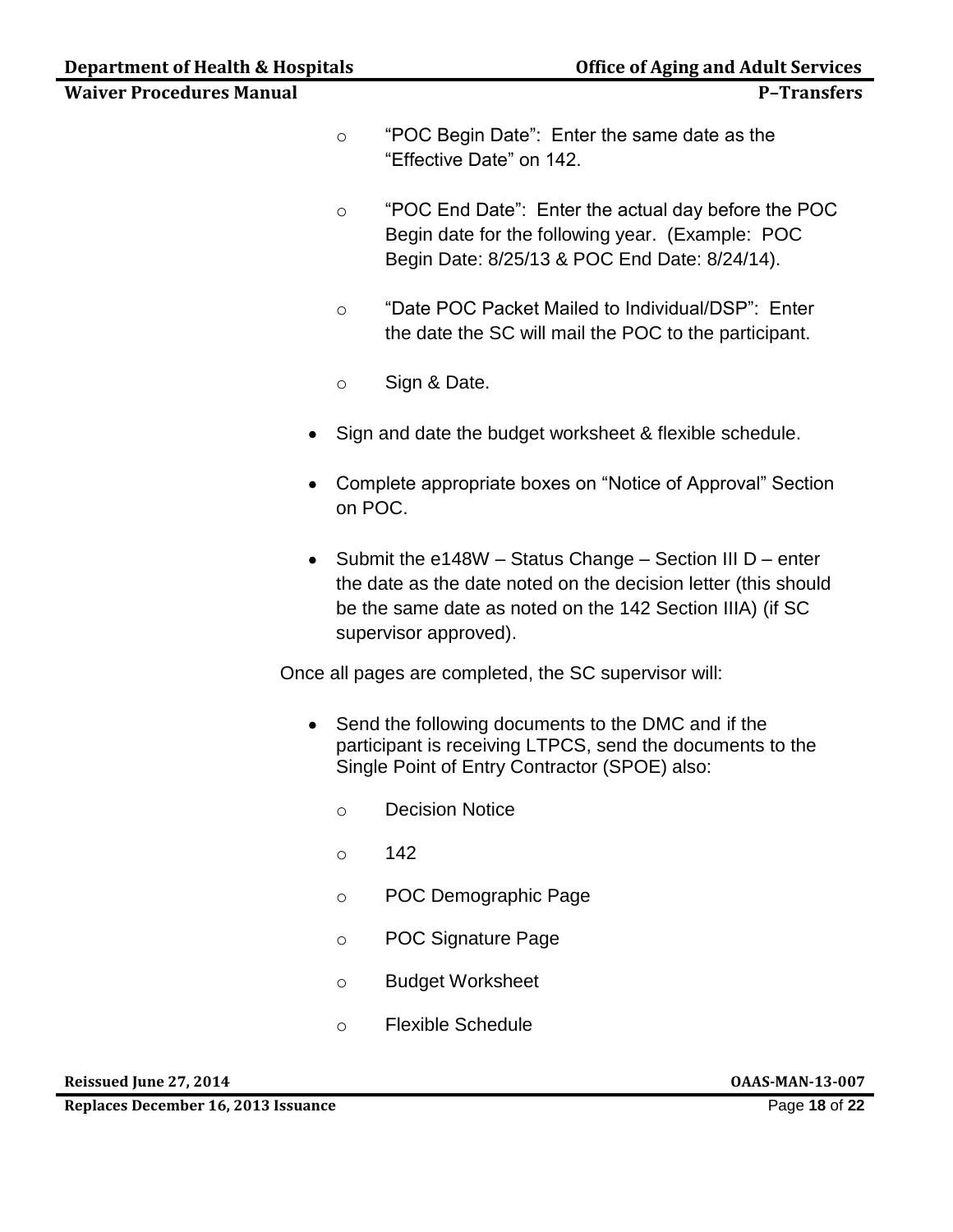- **NOTE: If problems are identified by the DMC, a problem sheet will be sent directly to the SCA with a copy** 
	- **to RO (Refer to DMC Problem Sheet Procedures).**
	- **NOTE: The Single Point of Entry Contractor (SPOE) will cancel the existing waiver effective the same date as the Vendor Payment Date on the 142.**
	- Send a copy of the entire POC Packet to RO.

On the day that the SC supervisor approves the POC, the SC will:

- Mail the participant copies of the following documents:  $\bullet$ 
	- o Entire POC/POC Revision
	- o MDS-HC assessment
	- o Emergency Plan
- Fax and/or email the CCW provider(s) copies of the following applicable documents:
	- o Entire POC/POC Revision (NOT including the Budget Worksheet)
	- o 142
	- o Emergency Plan
	- o Back-Up Staffing Plan
- **NOTE: PERS and Home Delivered Meal providers receive the following documents: POC page 1; Budget Worksheet and 142.**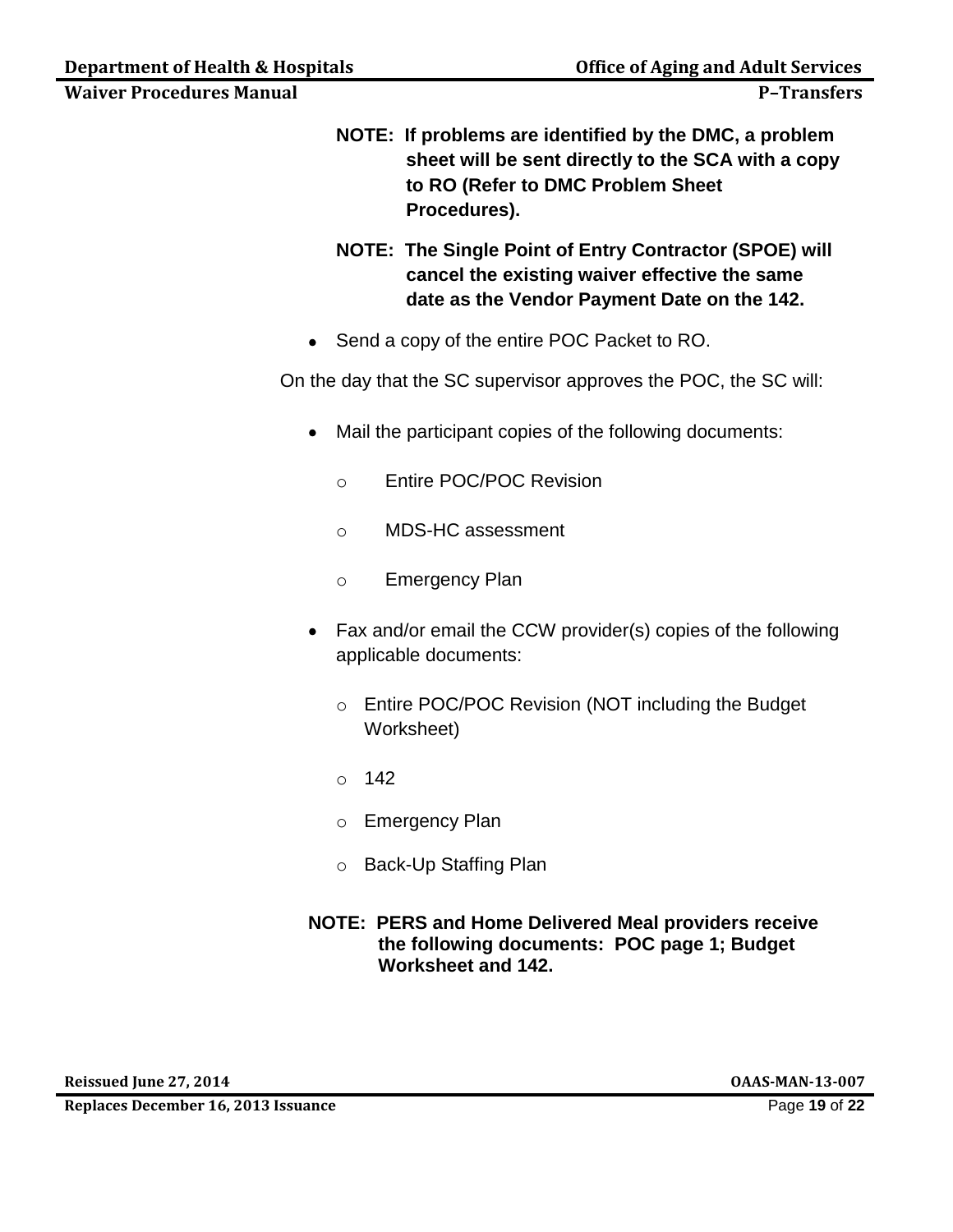- Contact the participant and the provider(s) via phone to notify him/her of POC/POC Revision approval and ensure receipt of the POC/POC Revision documents.
- contact the participant within ten (10) calendar days from the date of provider service initiation as a follow up to assure the appropriateness and adequacy of the service delivery as reflected on the POC/POC Revision.
- Fax and/or email the ADHC provider and if the participant is receiving LT-PCS, the LT-PCS provider, a copy of the e148W (status change).
- **NOTE: Provider will start delivery of services on the effective date as based on the flexible schedule.**

# **P-160 Adult Day Health Care (ADHC) Provider Closing**

Support coordinators must work closely with participants when an Adult Day Health Care (ADHC) provider is closing to avoid interruptions in the participant's services.

# **P-160.3 Procedures**

If there are other ADHC providers in the region the SC will:

- Provide the participant with the current freedom of choice (FOC) list of ADHC providers.
- Notify the new chosen ADHC provider of the participant's request.
- Complete POC Revision within five (5) days to transfer participant to new ADHC provider.
- Facilitate the transfer of documents from current ADHC provider to new ADHC provider: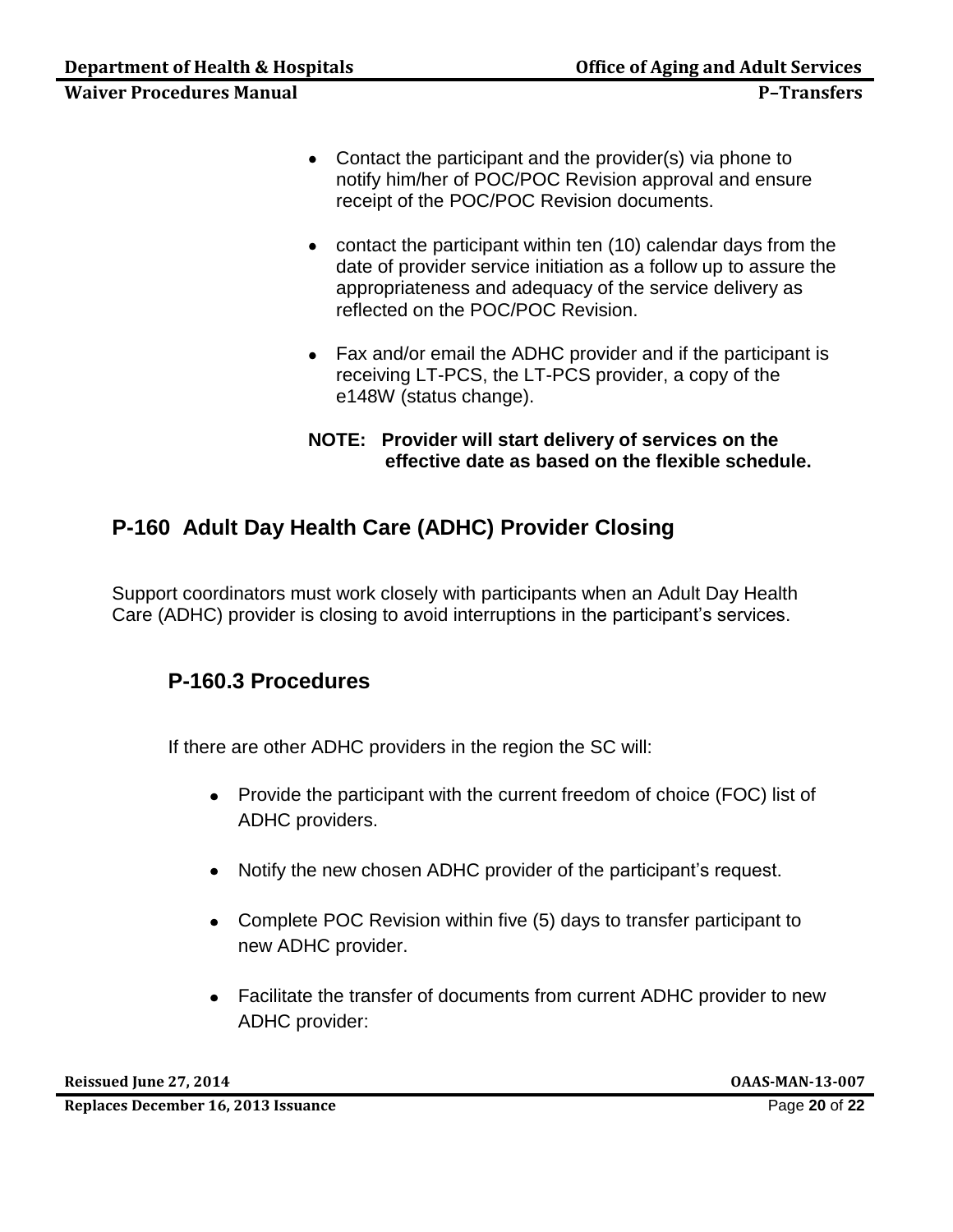Documents will include the following if applicable:

- o Last six (6) months of progress notes. If not available, provide documentation of services provided.
- o Monthly and quarterly progress summaries
- o Current individualized service plan (ISP)
- o Current assessment upon which the ISP is based
- o Summary of participant's behavioral, social, health and nutritional status
- o Documentation of the amount of authorized services remaining in the POC, including direct service record documentation and documentation of exit interview.
- Forward copies of the following to the new ADHC provider:
	- o Most current Plan of Care (POC)
	- o Service Utilization Report (to indicate balance of service units remaining in the calendar year
	- o All other waiver documents necessary for the new ADHC provider to begin providing services.

SC supervisor will:

- Review and approve POC Revision (Refer to POC Revision section).
- Send the approved POC Revision to DMC for prior authorization (PA) at least fifteen (15) calendar days prior to the transfer or discharge date from the current provider.
- Send a copy of the approved POC Revision to RO simultaneously with submission to contract DMC.